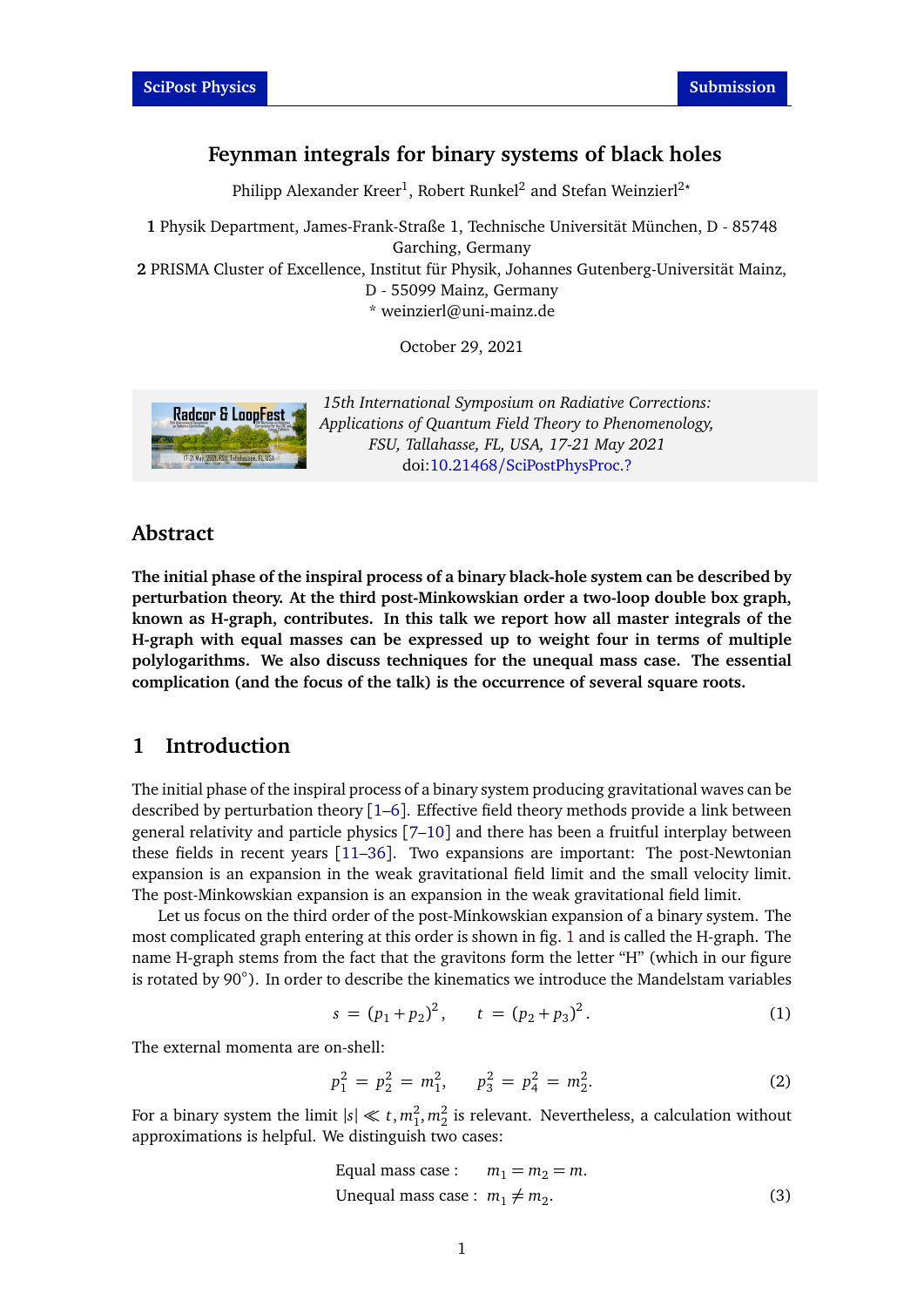<span id="page-1-0"></span>

Figure 1: The H-graph. Solid lines denote massive objects, dashed lines denote massless particles.

The equal mass case has been first studied in [[37](#page-7-1)]. The first steps of our calculation are standard: We use integration-by-parts identities [[38,](#page-7-2)[39](#page-7-3)] to derive the differential equation for the master integrals *I* [[40](#page-7-4)[–43](#page-7-5)]

<span id="page-1-2"></span>
$$
dI = AI. \t\t(4)
$$

The differential equation can be cast to an  $\varepsilon$ -form [[44](#page-7-6)]:

$$
A = \varepsilon \sum_{k=1}^{N_{\text{letter}}} C_k \omega_k, \quad \omega_k = d \ln f_k. \tag{5}
$$

In our case the  $f_k$ 's are algebraic functions of the kinematic variables, i.e. the  $f_k$ 's may contain square roots. Our system of master integrals is characterised by the number kinematic variables  $N_{\text{kin}}$ , the number of master integrals  $N_{\text{master}}$ , the number of distinct square roots  $N_{\text{root}}$ and the number of letters  $N_{\text{letter}}$ . Table [1](#page-1-1) summarises these numbers for the equal and unequal mass case. The differential equation [\(4\)](#page-1-2) is solved in terms of Chen's iterated integrals

<span id="page-1-1"></span>

| Equal mass case:                        | Unequal mass case:                                          |
|-----------------------------------------|-------------------------------------------------------------|
| 2 kinematic variables $s/m^2$ , $t/m^2$ | 3 kinematic variables $s/m_1^2$ , $t/m_1^2$ , $m_2^2/m_1^2$ |
| 25 master integrals                     | 40 master integrals                                         |
| 4 square roots                          | 6 square roots                                              |
| 17 dlog-forms                           | 29 dlog-forms                                               |

Table 1: The essential numbers for the equal and unequal mass case.

 $I_{\gamma}(\omega_{i_1},...,\omega_{i_r})$  [[45](#page-7-7)]. We are interested in the question if these iterated integrals (say up to weight four) can be converted to standard functions (i.e. multiple polylogarithms). The complication is given by the occurrence of the square roots. In the unequal mass case the occurring square roots are

$$
r_1 = \sqrt{-s \left( 4m_1^2 - s \right)},
$$
  
\n
$$
r_2 = \sqrt{-s \left( 4m_2^2 - s \right)},
$$
  
\n
$$
r_3 = \sqrt{\left[ \left( m_1 - m_2 \right)^2 - t \right] \left[ \left( m_1 + m_2 \right)^2 - t \right]},
$$
  
\n
$$
r_4 = \sqrt{-s \left[ 4m_1^2 m_2^4 - s \left( m_1^2 - t \right)^2 \right]},
$$
  
\n
$$
r_5 = \sqrt{-s \left[ 4m_1^4 m_2^2 - s \left( m_2^2 - t \right)^2 \right]},
$$
  
\n
$$
r_6 = \sqrt{\left[ \left( m_1 - m_2 \right)^2 - s - t \right] \left[ \left( m_1 + m_2 \right)^2 - s - t \right]}.
$$
  
\n(6)

In the equal mass case  $r_1$  and  $r_2$  become identical, and so do  $r_4$  and  $r_5$ .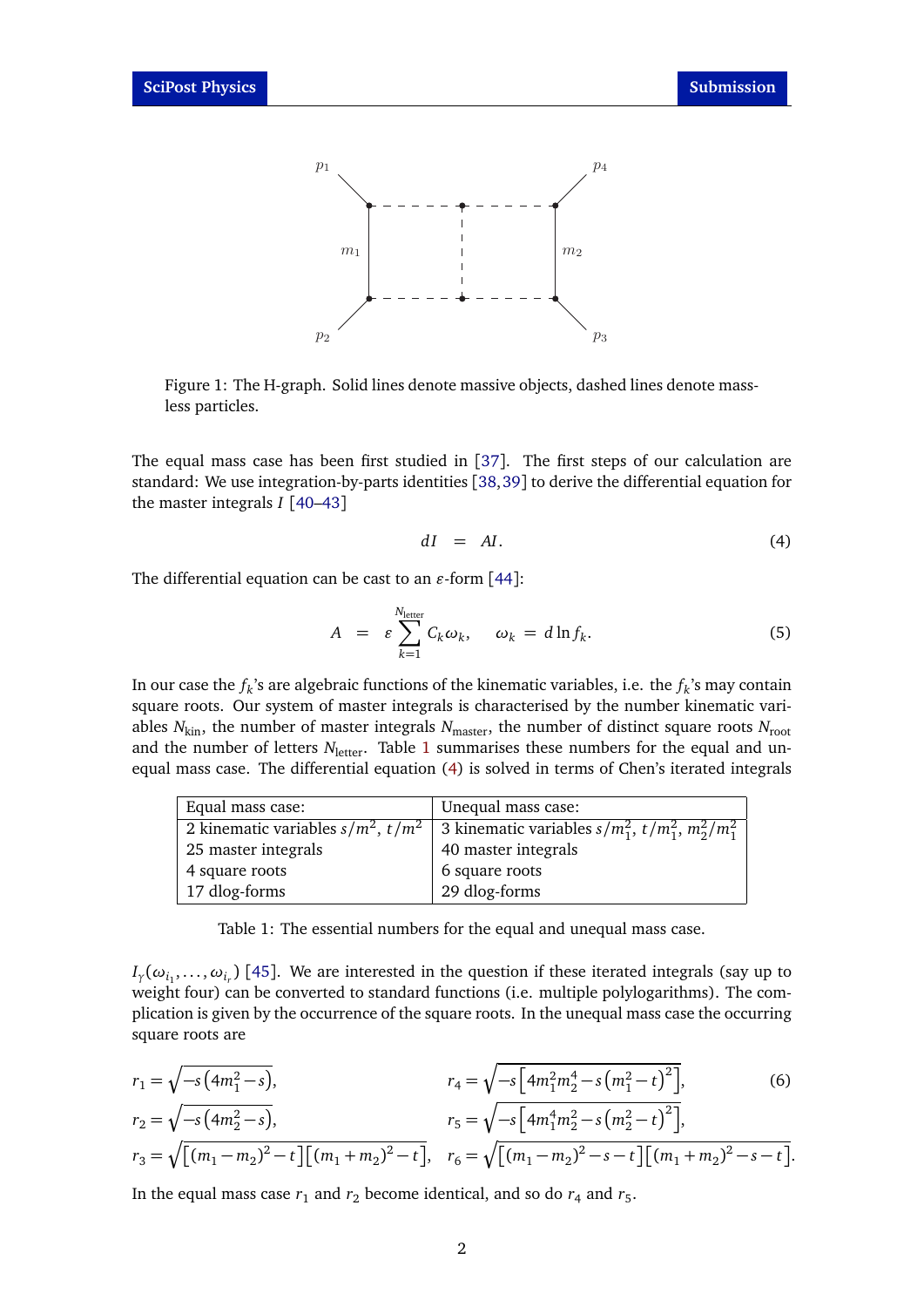We remark that the scalar double box integral with no dots and no irreducible scalar products has up to weight four a rather simple expression in terms of multiple polylogarithms. In the equal mass case we have

$$
\frac{1}{\varepsilon^4 s^2 r_3} I_{1111111} = 4[G(1,1,1;\bar{y}) + \zeta_2 G(1;\bar{y})] \varepsilon^3 + 4\{2G(2,1,1,1;\bar{y})
$$
  
+2G(0,1,1,1;\bar{y}) - 2G(1,1,2,1;\bar{y}) - 2G(1,1,0,1;\bar{y})  
+2\zeta\_2[G(2,1;\bar{y}) + G(0,1;\bar{y}) - G(1,1;\bar{y})] - \zeta\_3 G(1;\bar{y})  
+2[G(1,1,1;\bar{y}) + \zeta\_2 G(1;\bar{y})][G(1,\bar{x}) - 2\ln(\bar{x})] \varepsilon^4 + \mathcal{O}(\varepsilon^5),  
s = -\frac{\bar{x}^2}{1-\bar{x}} m^2, t = -\frac{\bar{y}^2}{1-\bar{y}} m^2. (7)

<span id="page-2-0"></span>and similar for the unequal mass case. We are interested in all master integrals up to weight four. The remaining master integrals in the top sector as well as master integrals from subsectors will involve non-trivial subsets of the square roots up to weight 4. The most challenging topologies are shown in fig. [2.](#page-2-0)



Figure 2: Topologies with a dependence up to weight 4 on a non-trivial subset of the square roots.

### **2 Rationalisation of square roots**

By a change of variables it is sometimes possible to rationalise a square root. Let us look at a simple example. Consider a dlog-form with a square root:

$$
\omega = d \ln \left( \frac{2m_1^2 - s - r_1}{2m_1^2 - s + r_1} \right) = \frac{2s}{r_1} \left( \frac{ds}{s} - \frac{dm_1^2}{m_1^2} \right) \tag{8}
$$

The transformation

$$
-\frac{s}{m_1^2} = \frac{(1-x)^2}{x}
$$
 (9)

rationalises the square root:

$$
\omega = 2d \ln(x) = 2\frac{dx}{x} \tag{10}
$$

Let us assume that the differential equation is in  $\varepsilon$ -dlog-form, where the arguments of the logarithms contain square roots. There are algorithms to rationalise square roots [[46,](#page-7-8)[47](#page-7-9)]. If we can simultaneously rationalise all square roots, all integrals can be expressed in terms of multiple polylogarithms. It can be hard to prove that the set of square roots cannot be rationalised simultaneously [[48](#page-7-10)]. Even if one can prove that a set of square roots cannot be rationalised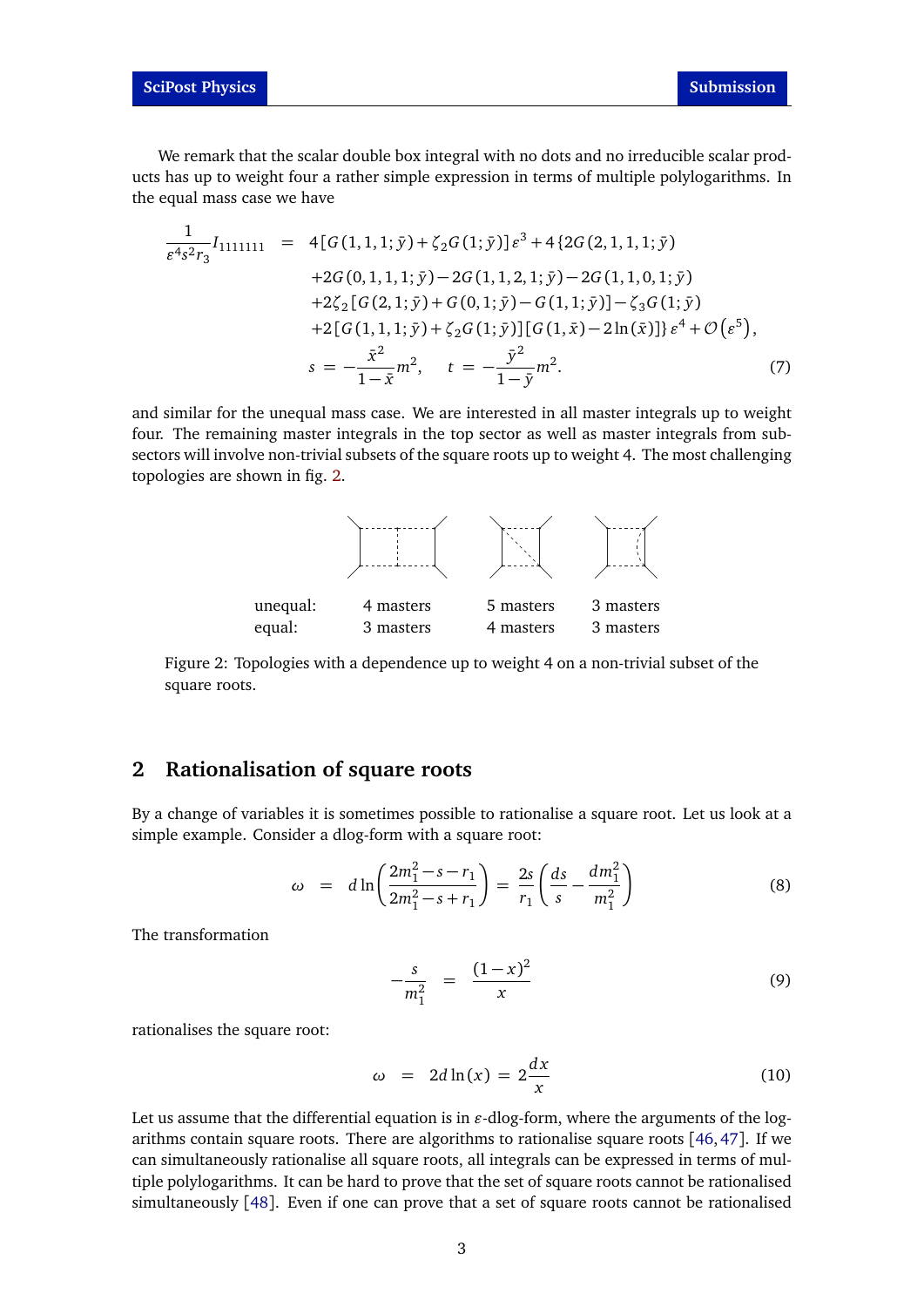simultaneously, this does not imply that the Feynman integrals cannot be expressed in terms of multiple polylogarithms [[49](#page-7-11)]. Hence, being able to rationalise simultaneously all square roots is a sufficient condition that the result can be expressed in terms of multiple polylogarithms, but not a necessary condition. If a set of square roots cannot be rationalised simultaneously, other methods like symbol calculus [[49,](#page-7-11) [50](#page-7-12)] or introducing additional variables [[51–](#page-7-13)[54](#page-7-14)] may express the Feynman integrals in terms of multiple polylogarithms.

Multiple square roots appear not only in the Feynman integrals associated to the H-graph, but also in Feynman integrals associated to other processes. Example are Bhabha scattering [[55](#page-7-15)] or Drell-Yan [[56](#page-7-16)]. As we study more two-loop integrals with several kinematic variables, multiple square roots become more frequent. We want to learn how to handle them.

We therefore study the case of the H-graph in more detail. We first note that the last square root  $r_6$  appears up to weight 4 only in one master integral (one master integral from the sub-topology shown in the middle in fig. [2\)](#page-2-0). This master integral can be computed in the Feynman parameter representation and evaluates to multiple polylogarithms following the lines of [[49,](#page-7-11)[57,](#page-7-17)[58](#page-7-18)]. This holds in the equal mass case and in the unequal mass case.

In the equal mass case we then have the following situation: The remaining 24 master integrals involve up to weight 4 only three square roots. These square roots can be rationalised simultaneously and therefore all master integrals evaluate up to weight 4 to multiple polylogarithms [[59](#page-7-19)].

The unequal mass case is more complicated: Each master integral is a linear combination of iterated integrals. Each iterated integral of the master integrals contains up to weight 4 no more than 3 distinct roots. In the remaining 39 master integrals up to weight 4 each occurring triple of distinct roots can be rationalised simultaneously. In other words: we can rationalise simultaneously any occurring triple  $(r_i, r_j, r_k)$  from  $\{r_1, r_2, r_3, r_4, r_5\}$ , but we may have to use different rationalisations for different triples. This raises the question whether we are allowed to use different rationalisations for different iterated integrals. We have to distinguish two cases:

- 1. Different rationalisations may correspond to different parametrisations of the same integration path (left picture of fig. [3\)](#page-3-0).
- <span id="page-3-0"></span>2. Different rationalisations may correspond to different integration paths (right picture of fig. [3\)](#page-3-0).



Figure 3: The left picture shows two parametrisations of the same integration path, the right picture shows two different integration paths.

Case 1 is unproblematic and we therefore discuss case 2. A single iterated integral  $I_\gamma(\omega_1,\ldots,\omega_r)$ is in general path dependent. The linear combination of iterated integrals in the  $\varepsilon^{j}$ -term of the *i*-th master integral  $I_i^{(j)}$  $i_j^{(j)}$  is path independent, this is ensured by the integrability condition of the differential equation *dA*−*A*∧*A* = 0. This allows us to use different integration paths for  $I_{i}^{(j_1)}$  $I_{i_1}^{(j_1)}$  and  $I_{i_2}^{(j_2)}$  $\frac{1}{i_2}$ .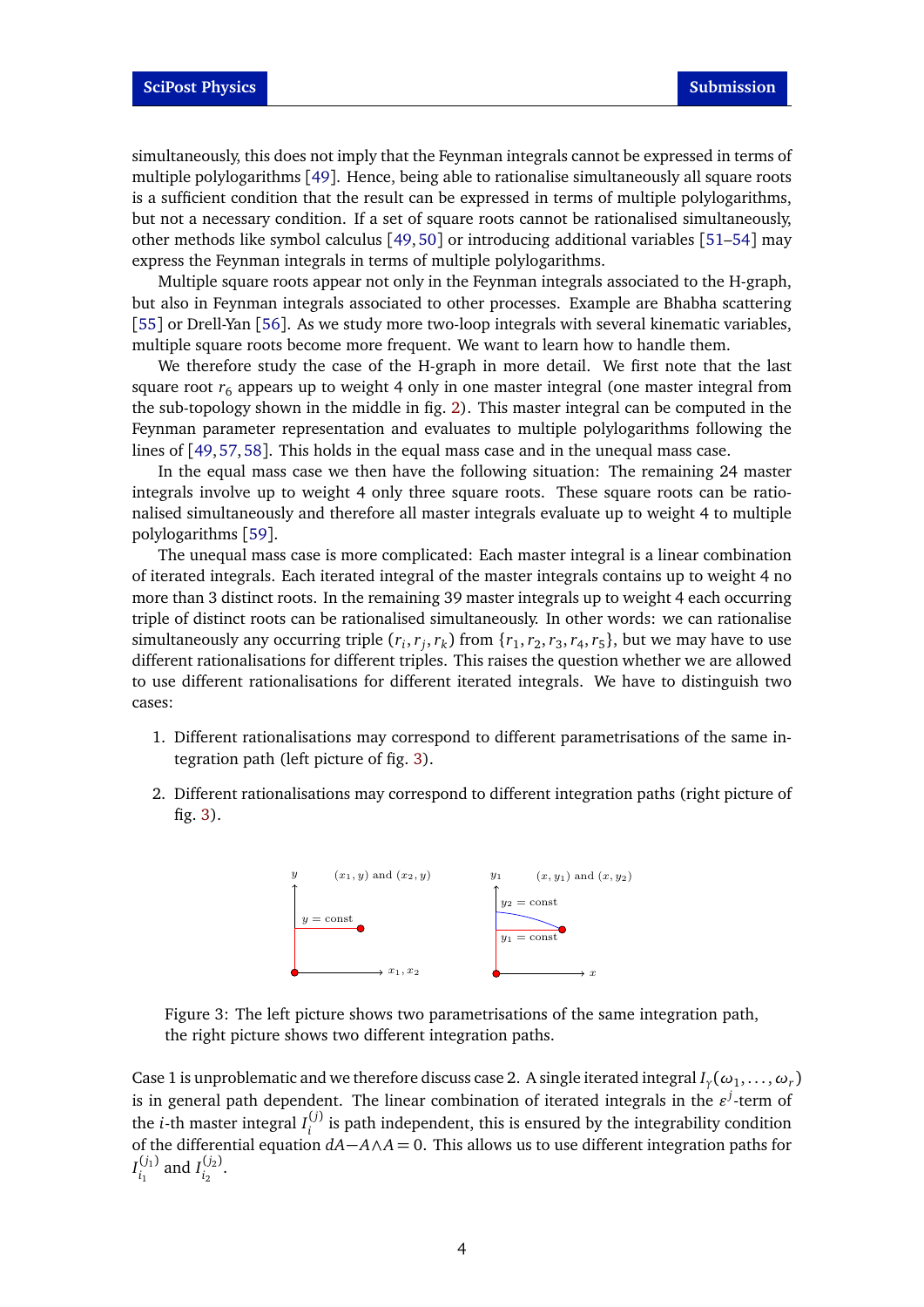Now let's look at a single expression *I* (*j*) *i* : We would like to split

$$
I_i^{(j)} = I_{i,a}^{(j)} + I_{i,b}^{(j)}
$$
(11)

and use different integration paths for  $I_{i,q}^{(j)}$  $\binom{f(j)}{i,a}$  and  $I_{i,b}^{(j)}$  $\binom{f^{(j)}}{i}$ . This is only allowed if  $I_{i,a}^{(j)}$  $\binom{f(j)}{i,a}$  and  $I_{i,b}^{(j)}$  $\int_{i,b}^{(j)}$  are path independent. In order to give a criteria when a linear combination of iterated integrals is path independent we first introduce the bar notation for the tensor algebra (we assume that all *ω<sup>j</sup>* 's are closed):

$$
[\omega_1|\omega_2|\dots|\omega_r] = \omega_1 \otimes \omega_2 \otimes \cdots \otimes \omega_r,
$$
  
\n
$$
d[\omega_1|\omega_2|\dots|\omega_r] = \sum_{j=1}^{r-1} [\omega_1|\dots|\omega_{j-1}|\omega_j \wedge \omega_{j+1}|\omega_{j+2}|\dots|\omega_r].
$$
 (12)

We associate to a linear combination of iterated integrals

$$
I = \sum_{j=1}^{r} \sum_{i_1,\dots,i_j} c_{i_1\dots i_j} I_{\gamma} \left( \omega_{i_1},\dots,\omega_{i_j} \right) \Rightarrow B = \sum_{j=1}^{r} \sum_{i_1,\dots,i_j} c_{i_1\dots i_j} \left[ \omega_{i_1} \dots \omega_{i_j} \right]
$$
(13)

By a theorem of Chen [[45](#page-7-7)] the linear combination *I* is path independent if and only if  $dB = 0$ .

For the case at hand, we observe that  $\omega_i \wedge \omega_j$  may involve less square roots than  $\omega_i \otimes \omega_j$ . Although *I* (*j*)  $I_{i,a}^{(j)}$  and  $I_{i,b}^{(j)}$  may be path dependent, we may find  $I_{\text{subtract}}^{(j)}$  compatible with two rationalisations such that

$$
\left(I_{i,a}^{(j)} - I_{\text{subtr}}^{(j)}\right) \quad \text{and} \quad \left(I_{i,b}^{(j)} + I_{\text{subtr}}^{(j)}\right) \tag{14}
$$

are path independent. We may then evaluate ( $I^{(j)}_{i,a}$  $\binom{(j)}{i,a} - I_{\text{subtr}}^{(j)}$  with a rationalisation corresponding to an integration path  $\gamma_a$  and ( $I^{(j)}_{i,b}$  $j^{(j)}_{i,b}$  +  $I^{(j)}_{\text{subtr}}$  ) with a rationalisation corresponding to an integration path  $\gamma_b$ . The subtraction terms can be obtained from Stokes' theorem by integrating  $\omega_i \wedge \omega_j$ , as sketched in fig. [4.](#page-4-0) We remark that in mathematical terms,  $I_{\text{subtr}}^{(j)}$  is related to Massey products.

<span id="page-4-0"></span>

Figure 4: The difference of two integration paths defines an area (green), which we write may write as the difference of two areas, where each area only knows about one integration path.

Let us discuss another pitfall, which may occur when using different rationalisations. This pitfall may occur already for different parametrisations of the same integration path and is related to trailing zeros. Consider the transformation  $x = 2x'$  and the dlog-form

$$
\omega_0 = d \ln(x) = d \ln(2x') = d \left[ \ln(2) + \ln(x') \right] = d \ln(x'). \tag{15}
$$

Consider the apparent contradiction

<span id="page-4-1"></span>
$$
\int_{0}^{x_f} \omega_0 = \ln(x_f) \neq \ln(x_f) - \ln(2) = \ln(x'_f) = \int_{0}^{x'_f} \omega_0.
$$
 (16)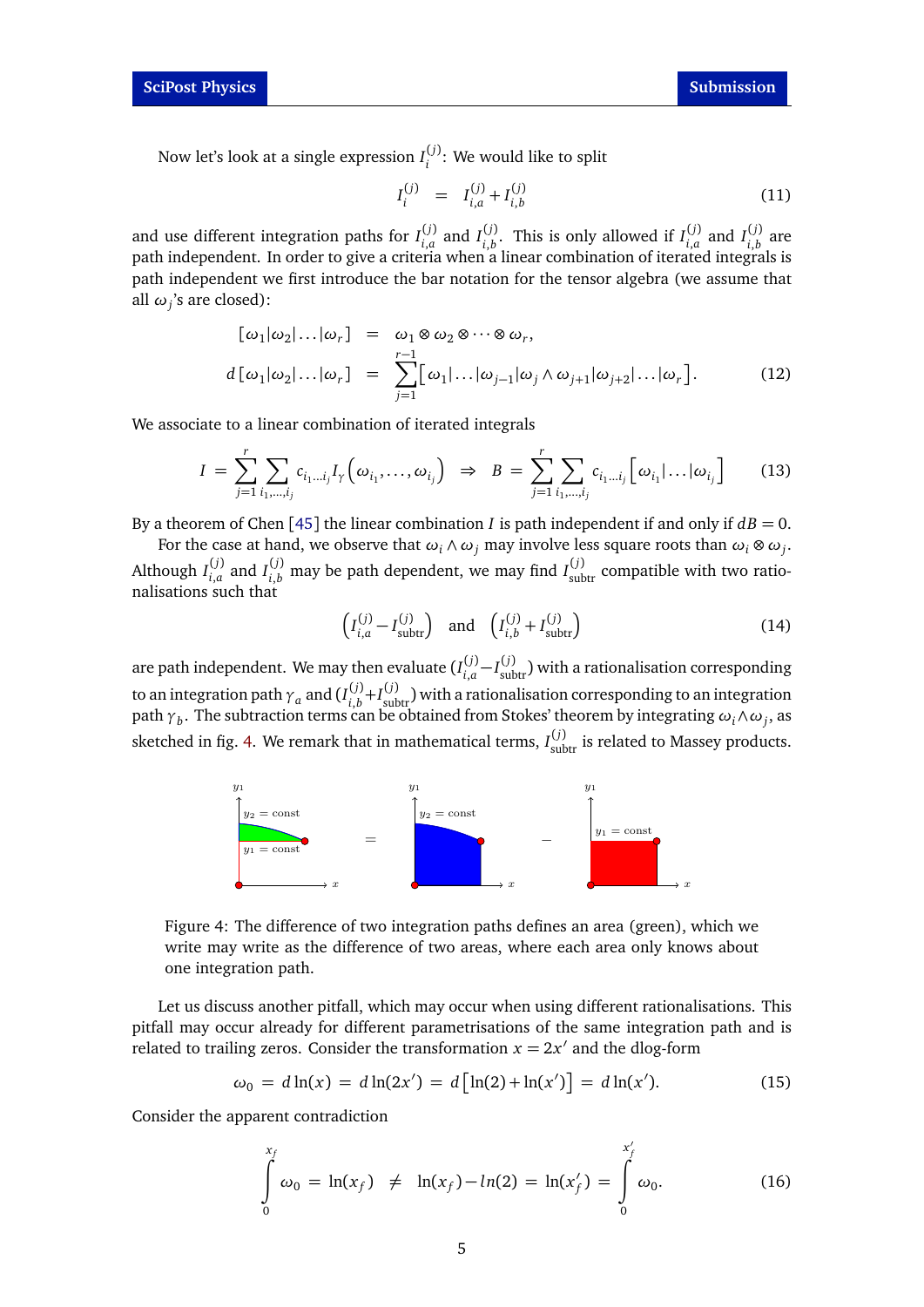The solution to this contradiction is as follows: The two integrals appearing in eq. [\(16\)](#page-4-1) are divergent integrals. Although it is common practice to define

$$
\int_{0}^{x_f} \frac{dx}{x} = \ln(x_f),
$$
\n(17)

we should not forget what this notation actually means: We first introduce a lower cut-off *λ* as a regulator. In a second step we employ a "renormalisation scheme" and remove all ln(*λ*) terms. It is now clear what the solution has to be: A transformation  $x = 2x'$  induces a change of the "renormalisation scheme". In practice this boils down to that we isolate all trailing zeros in  $x'$  and substitute

$$
\ln(x') \rightarrow \ln(x') + \ln(2). \tag{18}
$$

# **3 Conclusion**

In this talk we discussed the computation of the master integrals of the two-loop H-graph, relevant to gravitational waves. The differential equation for the master integrals involves four square roots in the equal mass case and six square roots in the unequal mass case. The major challenge is a method for an efficient computation for the case where not all square roots can be rationalised simultaneously. In the equal mass case we found that all master integrals up to weight 4 can be expressed in terms of multiple polylogarithms. For the unequal mass case we reported on techniques to render sub-expressions of iterated integrals path-independent.

### **References**

- <span id="page-5-0"></span>[1] A. Buonanno and T. Damour, *Effective one-body approach to general relativistic two-body dynamics*, Phys. Rev. D **59**, 084006 (1999), doi:10.1103/[PhysRevD.59.084006,](https://doi.org/10.1103/PhysRevD.59.084006) <gr-qc/9811091>.
- [2] A. Buonanno and T. Damour, *Transition from inspiral to plunge in binary black hole coalescences*, Phys. Rev. D **62**, 064015 (2000), doi:10.1103/[PhysRevD.62.064015,](https://doi.org/10.1103/PhysRevD.62.064015) <gr-qc/0001013>.
- [3] T. Damour, *The General Relativistic Two Body Problem and the Effective One Body Formalism*, Fundam. Theor. Phys. **177**, 111 (2014), doi:10.1007/[978-3-319-06349-2\\_5,](https://doi.org/10.1007/978-3-319-06349-2_5) <1212.3169>.
- [4] T. Damour and P. Jaranowski, *Four-loop static contribution to the gravitational interaction potential of two point masses*, Phys. Rev. D **95**(8), 084005 (2017), doi:10.1103/[PhysRevD.95.084005,](https://doi.org/10.1103/PhysRevD.95.084005) <1701.02645>.
- [5] D. Bini, T. Damour and A. Geralico, *Sixth post-Newtonian local-in-time dynamics of binary systems*, Phys. Rev. D **102**(2), 024061 (2020), doi:10.1103/[PhysRevD.102.024061,](https://doi.org/10.1103/PhysRevD.102.024061) <2004.05407>.
- <span id="page-5-1"></span>[6] D. Bini, T. Damour and A. Geralico, *Sixth post-Newtonian nonlocal-in-time dynamics of binary systems*, Phys. Rev. D **102**(8), 084047 (2020), doi:10.1103/[PhysRevD.102.084047,](https://doi.org/10.1103/PhysRevD.102.084047) <2007.11239>.
- <span id="page-5-2"></span>[7] W. D. Goldberger and I. Z. Rothstein, *An Effective field theory of gravity for extended objects*, Phys. Rev. D **73**, 104029 (2006), doi:10.1103/[PhysRevD.73.104029,](https://doi.org/10.1103/PhysRevD.73.104029) <hep-th/0409156>.
- [8] C. Cheung, I. Z. Rothstein and M. P. Solon, *From Scattering Amplitudes to Classical Potentials in the Post-Minkowskian Expansion*, Phys. Rev. Lett. **121**(25), 251101 (2018), doi:10.1103/[PhysRevLett.121.251101,](https://doi.org/10.1103/PhysRevLett.121.251101) <1808.02489>.
- [9] R. A. Porto, *The effective field theorist's approach to gravitational dynamics*, Phys. Rept. **633**, 1 (2016), doi:10.1016/[j.physrep.2016.04.003,](https://doi.org/10.1016/j.physrep.2016.04.003) <1601.04914>.
- <span id="page-5-3"></span>[10] M. Levi, *Effective Field Theories of Post-Newtonian Gravity: A comprehensive review*, Rept. Prog. Phys. **83**(7), 075901 (2020), doi:10.1088/[1361-6633](https://doi.org/10.1088/1361-6633/ab12bc)/ab12bc, <1807.01699>.
- <span id="page-5-4"></span>[11] S. Foffa, P. Mastrolia, R. Sturani and C. Sturm, *Effective field theory approach to the gravitational two-body dynamics, at fourth post-Newtonian order and quintic in the Newton constant*, Phys. Rev. D **95**(10), 104009 (2017), doi:10.1103/[PhysRevD.95.104009,](https://doi.org/10.1103/PhysRevD.95.104009) <1612.00482>.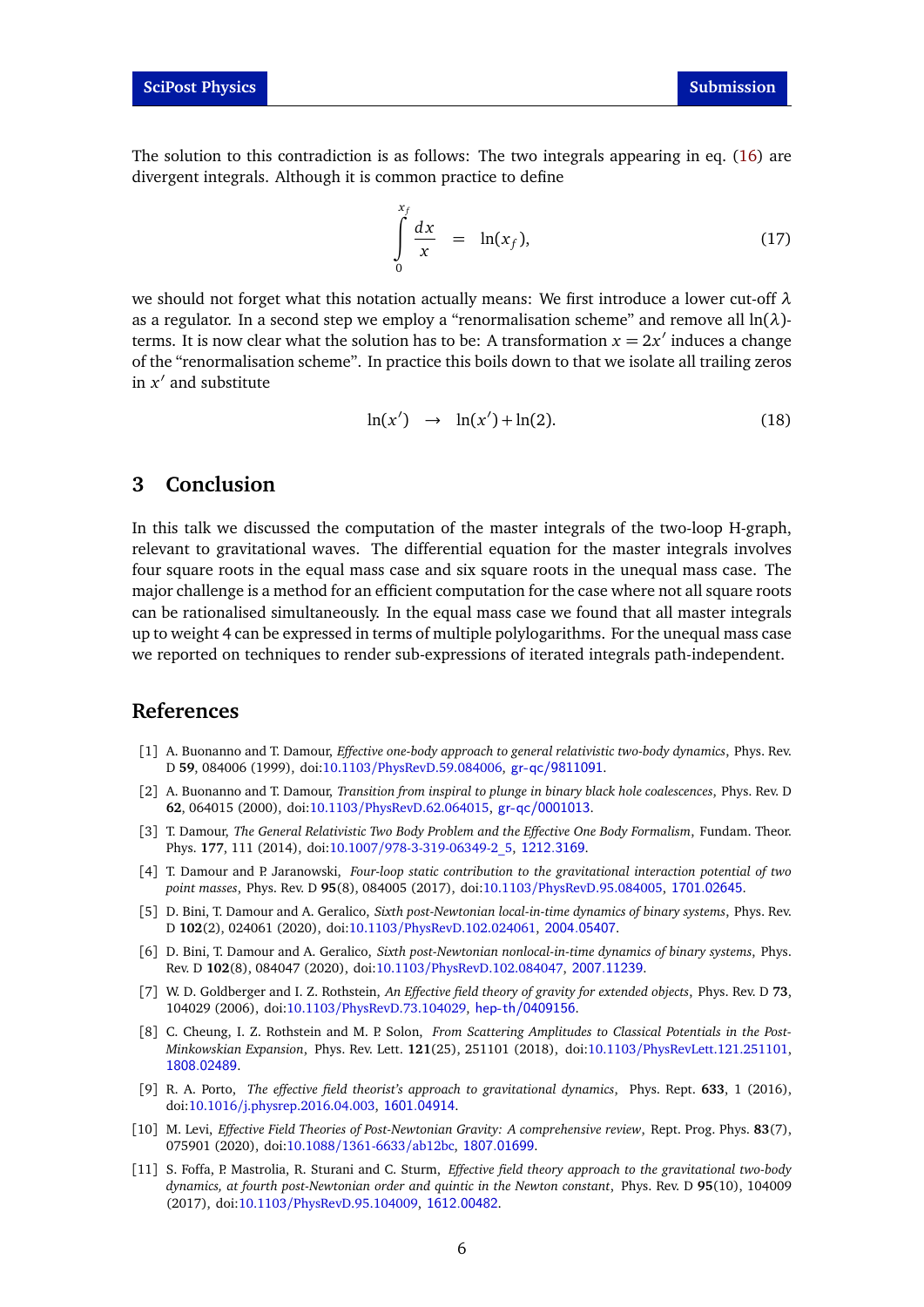- [12] S. Foffa, P. Mastrolia, R. Sturani, C. Sturm and W. J. Torres Bobadilla, *Static two-body potential at fifth post-Newtonian order*, Phys. Rev. Lett. **122**(24), 241605 (2019), doi:10.1103/[PhysRevLett.122.241605,](https://doi.org/10.1103/PhysRevLett.122.241605) <1902.10571>.
- [13] D. Bini, T. Damour, A. Geralico, S. Laporta and P. Mastrolia, *Gravitational dynamics at O*(*G* 6 )*: perturbative gravitational scattering meets experimental mathematics* (2020), <2008.09389>.
- [14] D. Bini, T. Damour, A. Geralico, S. Laporta and P. Mastrolia, *Gravitational scattering at the seventh order in G: nonlocal contribution at the sixth post-Newtonian accuracy*, Phys. Rev. D **103**(4), 044038 (2021), doi:10.1103/[PhysRevD.103.044038,](https://doi.org/10.1103/PhysRevD.103.044038) <2012.12918>.
- [15] N. E. J. Bjerrum-Bohr, P. H. Damgaard, G. Festuccia, L. Planté and P. Vanhove, *General Relativity from Scattering Amplitudes*, Phys. Rev. Lett. **121**(17), 171601 (2018), doi:10.1103/[PhysRevLett.121.171601,](https://doi.org/10.1103/PhysRevLett.121.171601) <1806.04920>.
- [16] A. Cristofoli, N. E. J. Bjerrum-Bohr, P. H. Damgaard and P. Vanhove, *Post-Minkowskian Hamiltonians in general relativity*, Phys. Rev. D **100**(8), 084040 (2019), doi:10.1103/[PhysRevD.100.084040,](https://doi.org/10.1103/PhysRevD.100.084040) <1906.01579>.
- [17] D. A. Kosower, B. Maybee and D. O'Connell, *Amplitudes, Observables, and Classical Scattering*, JHEP **02**, 137 (2019), doi:10.1007/[JHEP02\(2019\)137,](https://doi.org/10.1007/JHEP02(2019)137) <1811.10950>.
- [18] Z. Bern, C. Cheung, R. Roiban, C.-H. Shen, M. P. Solon and M. Zeng, *Scattering Amplitudes and the Conservative Hamiltonian for Binary Systems at Third Post-Minkowskian Order*, Phys. Rev. Lett. **122**(20), 201603 (2019), doi:10.1103/[PhysRevLett.122.201603,](https://doi.org/10.1103/PhysRevLett.122.201603) <1901.04424>.
- [19] Z. Bern, C. Cheung, R. Roiban, C.-H. Shen, M. P. Solon and M. Zeng, *Black Hole Binary Dynamics from the Double Copy and Effective Theory*, JHEP **10**, 206 (2019), doi:10.1007/[JHEP10\(2019\)206,](https://doi.org/10.1007/JHEP10(2019)206) <1908.01493>.
- [20] Z. Bern, J. Parra-Martinez, R. Roiban, M. S. Ruf, C.-H. Shen, M. P. Solon and M. Zeng, *Scattering Amplitudes and Conservative Binary Dynamics at* O(*G* 4 ), Phys. Rev. Lett. **126**(17), 171601 (2021), doi:10.1103/[PhysRevLett.126.171601,](https://doi.org/10.1103/PhysRevLett.126.171601) <2101.07254>.
- [21] J. Blümlein, A. Maier and P. Marquard, *Five-Loop Static Contribution to the Gravitational Interaction Potential of Two Point Masses*, Phys. Lett. B **800**, 135100 (2020), doi:10.1016/[j.physletb.2019.135100,](https://doi.org/10.1016/j.physletb.2019.135100) <1902.11180>.
- [22] J. Blümlein, A. Maier, P. Marquard, G. Schäfer and C. Schneider, *From Momentum Expansions to Post-Minkowskian Hamiltonians by Computer Algebra Algorithms*, Phys. Lett. B **801**, 135157 (2020), doi:10.1016/[j.physletb.2019.135157,](https://doi.org/10.1016/j.physletb.2019.135157) <1911.04411>.
- [23] J. Blümlein, A. Maier, P. Marquard and G. Schäfer, *Fourth post-Newtonian Hamiltonian dynamics* of two-body systems from an effective field theory approach, doi:10.1016/[j.nuclphysb.2020.115041,](https://doi.org/10.1016/j.nuclphysb.2020.115041) <2003.01692>.
- [24] J. Blümlein, A. Maier, P. Marquard and G. Schäfer, *Testing binary dynamics in gravity at the sixth post-Newtonian level*, Phys. Lett. B **807**, 135496 (2020), doi:10.1016/[j.physletb.2020.135496,](https://doi.org/10.1016/j.physletb.2020.135496) <2003.07145>.
- [25] J. Blümlein, A. Maier, P. Marquard and G. Schäfer, *The fifth-order post-Newtonian Hamiltonian dynamics of two-body systems from an effective field theory approach: potential contributions*, Nucl. Phys. B **965**, 115352 (2021), doi:10.1016/[j.nuclphysb.2021.115352,](https://doi.org/10.1016/j.nuclphysb.2021.115352) <2010.13672>.
- [26] J. Blümlein, A. Maier, P. Marquard and G. Schäfer, *The 6th post-Newtonian potential terms at O*( $G_N^4$ ), Phys. Lett. B **816**, 136260 (2021), doi:10.1016/[j.physletb.2021.136260,](https://doi.org/10.1016/j.physletb.2021.136260) <2101.08630>.
- [27] S. Foffa and R. Sturani, *Conservative dynamics of binary systems to fourth Post-Newtonian order in the EFT approach I: Regularized Lagrangian*, Phys. Rev. D **100**(2), 024047 (2019), doi:10.1103/[PhysRevD.100.024047,](https://doi.org/10.1103/PhysRevD.100.024047) <1903.05113>.
- [28] S. Foffa, R. A. Porto, I. Rothstein and R. Sturani, *Conservative dynamics of binary systems to fourth Post-Newtonian order in the EFT approach II: Renormalized Lagrangian*, Phys. Rev. D **100**(2), 024048 (2019), doi:10.1103/[PhysRevD.100.024048,](https://doi.org/10.1103/PhysRevD.100.024048) <1903.05118>.
- [29] G. Kälin and R. A. Porto, *From Boundary Data to Bound States*, JHEP **01**, 072 (2020), doi:10.1007/[JHEP01\(2020\)072,](https://doi.org/10.1007/JHEP01(2020)072) <1910.03008>.
- [30] G. Kälin and R. A. Porto, *From boundary data to bound states. Part II. Scattering angle to dynamical invariants (with twist)*, JHEP **02**, 120 (2020), doi:10.1007/[JHEP02\(2020\)120,](https://doi.org/10.1007/JHEP02(2020)120) <1911.09130>.
- [31] G. Kälin and R. A. Porto, *Post-Minkowskian Effective Field Theory for Conservative Binary Dynamics*, JHEP **11**, 106 (2020), doi:10.1007/[JHEP11\(2020\)106,](https://doi.org/10.1007/JHEP11(2020)106) <2006.01184>.
- [32] G. Kälin, Z. Liu and R. A. Porto, *Conservative Dynamics of Binary Systems to Third Post-Minkowskian Order from the Effective Field Theory Approach*, Phys. Rev. Lett. **125**(26), 261103 (2020), doi:10.1103/[PhysRevLett.125.261103,](https://doi.org/10.1103/PhysRevLett.125.261103) <2007.04977>.
- [33] Z. Liu, R. A. Porto and Z. Yang, *Spin Effects in the Effective Field Theory Approach to Post-Minkowskian Conservative Dynamics*, JHEP **06**, 012 (2021), doi:10.1007/[JHEP06\(2021\)012,](https://doi.org/10.1007/JHEP06(2021)012) <2102.10059>.